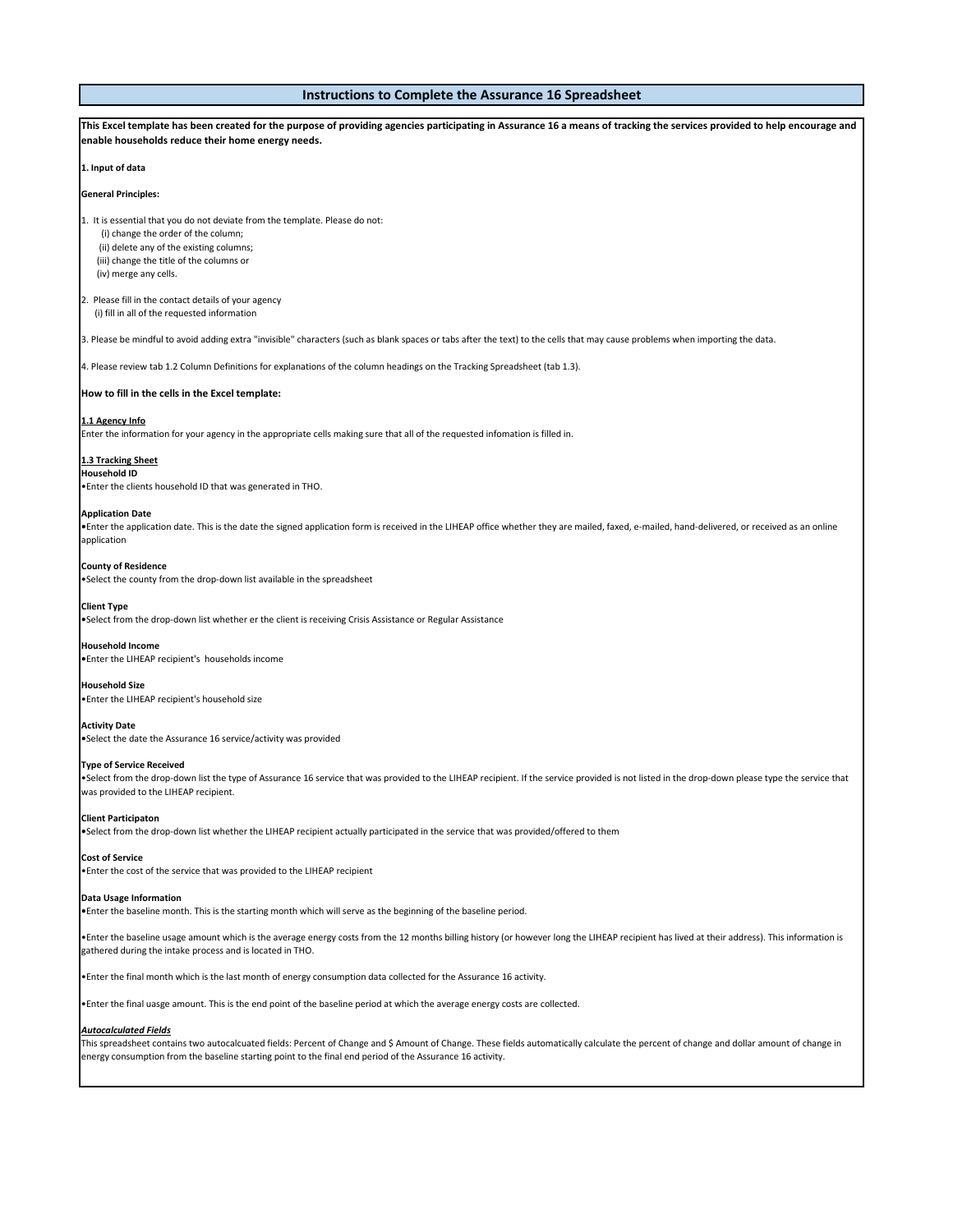## **Assurance 16**

Tennessee Housing Development Agency (THDA) reserves up to 2% of a subgrantee's allocation for Assurance 16 services to encourgae innovative activities that aim to proactively reduce household energy need and enhance household security, . To track these services, subgrantees should use the tracking log on the tab labeled 1.3 Tracking Sheet.

## **Agency Information**

| <b>LIHEAP Agency Name:</b>     |  |
|--------------------------------|--|
| <b>LIHEAP Program Year:</b>    |  |
| <b>Agency Contact Name:</b>    |  |
| <b>Agency Contact Email:</b>   |  |
| <b>Agency Contact Phone #:</b> |  |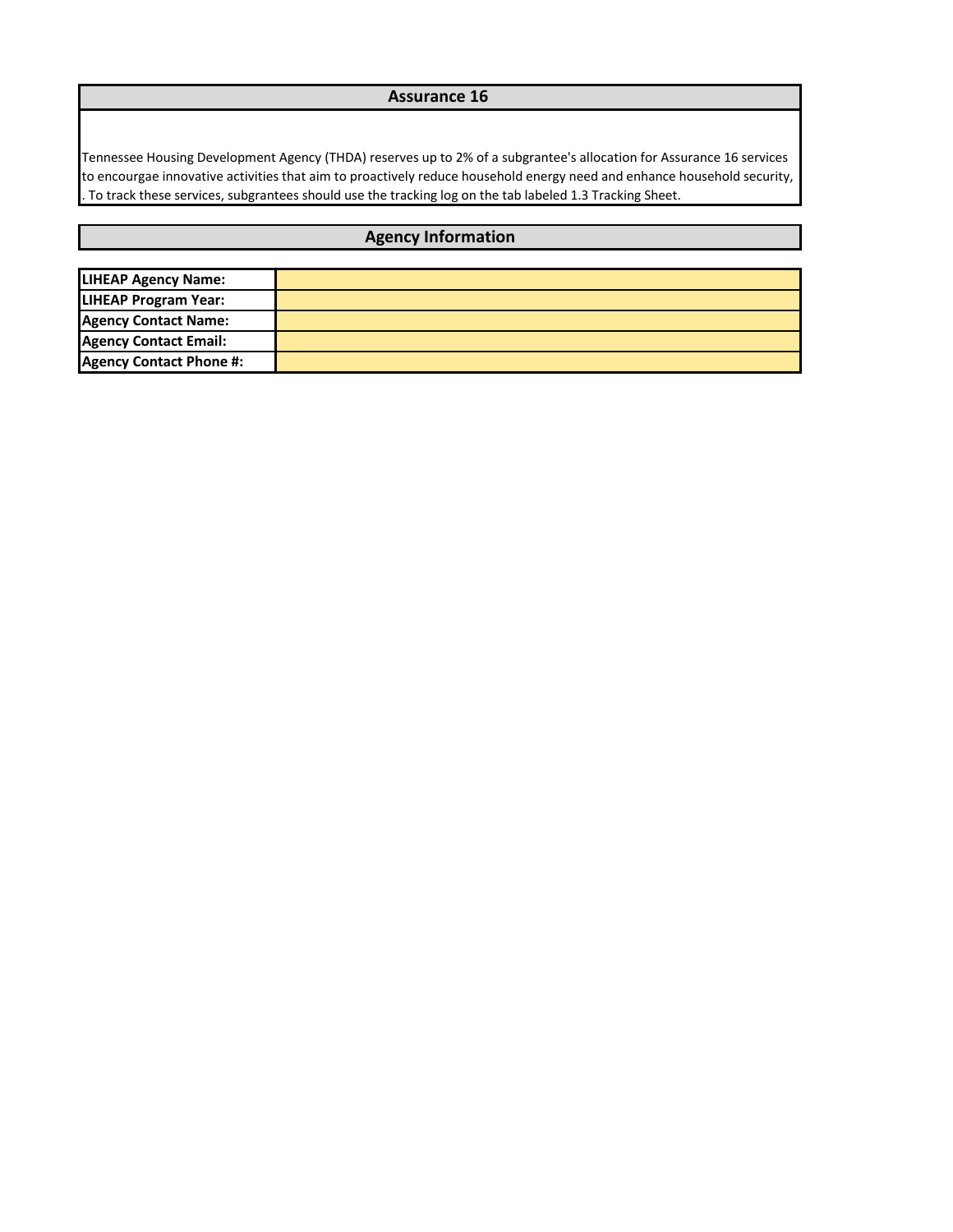| <b>Assurance 16 Client Information - Column Heading Definitions</b> |                                                                                                                                                                          |  |  |  |  |  |  |
|---------------------------------------------------------------------|--------------------------------------------------------------------------------------------------------------------------------------------------------------------------|--|--|--|--|--|--|
| <b>Household ID:</b>                                                | Unique ID number that is assigned automatically by THO                                                                                                                   |  |  |  |  |  |  |
| <b>Application Date:</b>                                            | The date the signed application form is received in the LIHEAP office whether they are mailed, faxed, e-mailed, hand-<br>delivered, or received as an online application |  |  |  |  |  |  |
| <b>County of Residence:</b>                                         | County the household was living in at the time the service was provided                                                                                                  |  |  |  |  |  |  |
| <b>Client Type:</b>                                                 | Indicates whether the client has received Regular or Crisis Assistance                                                                                                   |  |  |  |  |  |  |
| <b>Household Income:</b>                                            | Income refers to the total annual cash receipts before taxes from all sources, with the exceptions as noted in the State                                                 |  |  |  |  |  |  |
| <b>Household Size:</b>                                              | Any individual or group of individuals who are living together as one economic unit for whom residential energy is                                                       |  |  |  |  |  |  |
| <b>Activity Date:</b>                                               | The date that the Assurance 16 service was provided to the LIHEAP household                                                                                              |  |  |  |  |  |  |
| <b>Type of Service Received:</b>                                    | The type of Assurance 16 service that the LIHEAP household received                                                                                                      |  |  |  |  |  |  |
| <b>Client Participation:</b>                                        | Indicates whether the LIHEAP household actually participated in the Assurance 16 service that was offered or provided to                                                 |  |  |  |  |  |  |
| <b>Cost of Service:</b>                                             | Cost of the Assurance 16 service provided to the household                                                                                                               |  |  |  |  |  |  |
|                                                                     | <b>Assurance 16 Household Usage Data - Column Heading Definitions</b>                                                                                                    |  |  |  |  |  |  |

| <b>Baseline (Starting Point):</b>                                | The baseline serves as a starting point in which data is collected at the beginning of the Assurance 16 activity or before<br>intervention has occurred.                                                                                                                                                                                                                                       |
|------------------------------------------------------------------|------------------------------------------------------------------------------------------------------------------------------------------------------------------------------------------------------------------------------------------------------------------------------------------------------------------------------------------------------------------------------------------------|
| <b>Baseline Month:</b>                                           | The starting month which will serve as the beginning of the baseline period                                                                                                                                                                                                                                                                                                                    |
| <b>Baseline Usage Amount:</b>                                    | The average energy costs for the past 12 months (or however long the client has lived at their address). This information<br>is collected during the intake process.                                                                                                                                                                                                                           |
| Final (End Point):                                               | Serves as the final point/stage at which data is collected at the end period of the Assurance 16 activity or intervention.                                                                                                                                                                                                                                                                     |
| <b>Final Month:</b>                                              | The last month of energy consumption data collected for the Assurance 16 activity.                                                                                                                                                                                                                                                                                                             |
| <b>Final Usage Amount:</b>                                       | The end point of the baseline period at which the average energy costs are collected.                                                                                                                                                                                                                                                                                                          |
| <b>Increase/Decrease From</b><br><b>Baseline to Final Usage:</b> | Calculates the percent of change and dollar amount of change in energy consumption from the baseline starting point to<br>the final end period of the Assurance 16 activity.                                                                                                                                                                                                                   |
| <b>Percent of Change:</b>                                        | This is an autocalcuated field. It is a comparison between the baseline energy usage amount and the final energy usage<br>amount. A negative percent of change indicates a decrease from the original value (baseline) to the second value<br>(final/endpoint). A positive percent of change indicates an increase from the original value (baseline) to the second value<br>(final/endpoint). |
| \$ Amount of Change:                                             | This is an autocalculated field. It is a comparison between the baseline energy usage amount and the final energy usage<br>amount. A negative dollar amount indicates a decrease from the orginal value (baseline) to the second value<br>(final/endpoit). A positive dollar amount indicates an increase from the original value (baseline) to the second value<br>(final/endpoint).          |